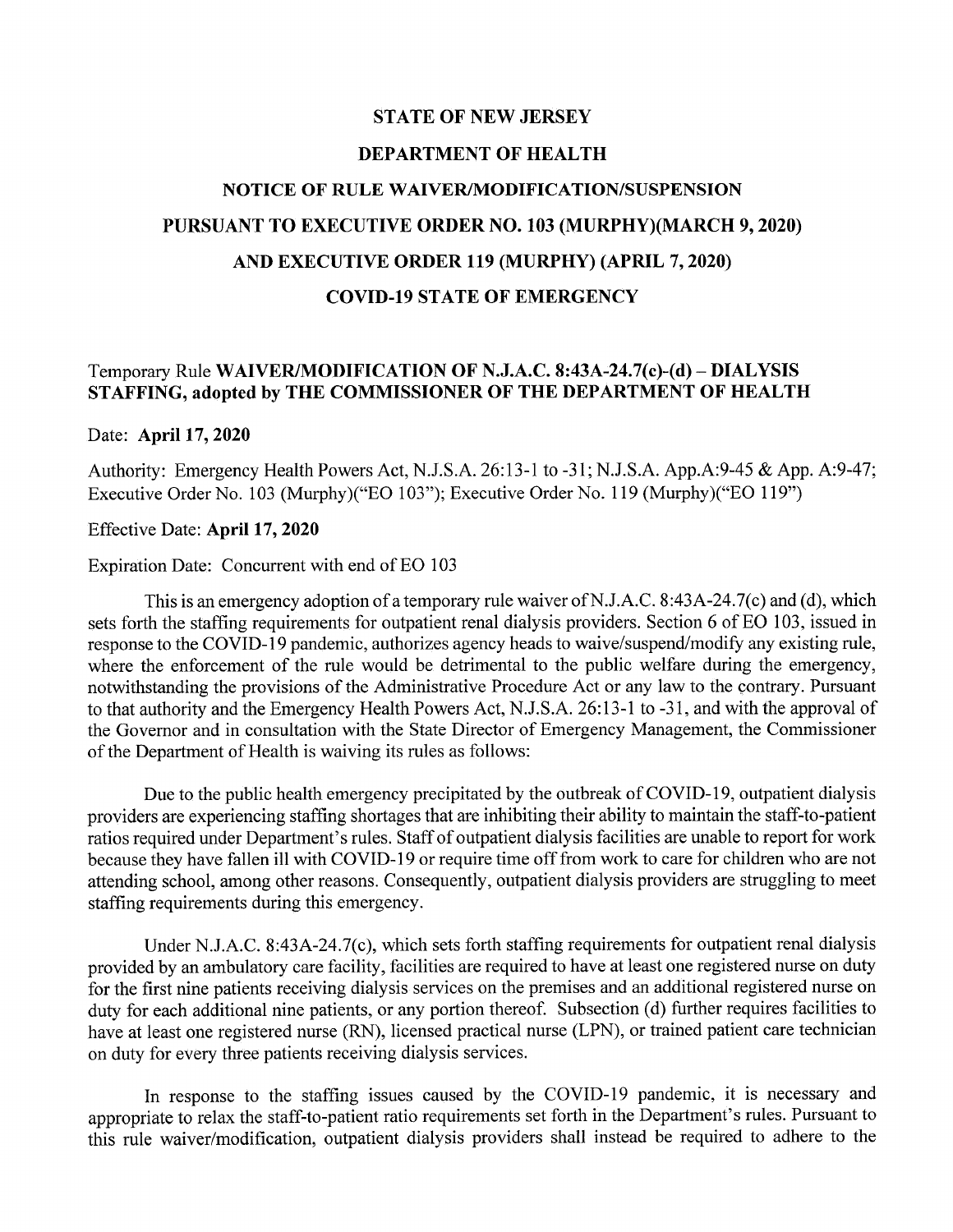Centers for Medicare & Medicaid Services (CMS) rules for dialysis staffing during the public health emergency. Under CMS rules, an outpatient dialysis provider must have an adequate number of qualified personnel present whenever patients are undergoing dialysis so that the patient-to-staff ratio is appropriate to the level of dialysis care given and meets the needs of patients; the registered nurse, social worker and dietitian members of the provider's interdisciplinary team must be available to meet individual patient clinical needs; and a registered nurse, who is responsible for the nursing care provided, must be present in the facility at all times that in-center dialysis patients are being treated. Under this rule waiver/modification, outpatient dialysis providers must develop and adhere to a staffing plan that is consistent with CMS rules.

Ambulatory care facilities providing outpatient dialysis services that take action under the terms *ofN.l.A.C.* 8:43A-24.7 shall provide a written report to the Department detailing the extent to which the facility implemented the terms of this waiver by indicating the new staffing plan and any adverse outcomes attributable to the new staffing plan. Ambulatory care facilities may implement the terms of this waiver as necessary until the conclusion of the Public Health Emergency declared by Governor Philip D. Murphy in Executive Order Nos. 103 and 119. Upon the conclusion of the Public Health Emergency, any facility that has implemented the terms of this waiver will have forty-five (45) days within which to resume operating in accordance with the staffing requirements set forth in N.J.A.C. 8:43A-24.7.

Full Text of the modified rule follows, with additional terms and conditions indicated in boldface:

## 8:43A-24.7 Dialysis staffing

 $\ddotsc$ 

(c) At least one registered nurse shall be on duty for the first nine patients receiving dialysis services on the premises and an additional registered nurse shall be on duty for each additional nine patients, or any portion thereof.

(d) At least one registered nurse, licensed practical nurse, or trained patient care technician shall be on duty for every three patients receiving dialysis services.

(e) Notwithstanding the above provisions, during the period of the COVID-19 Public Health Emergency, ambulatory care facilities providing outpatient dialysis services shall comply with the staff requirements set forth in 42 C.F.R. 494.180(b). Specifically, the facilities shall develop and adhere to a staffing plan that is consistent with the following:

Standard: Adequate number of qualified and trained staff. The governing body or designated person responsible must ensure that-

(1) An adequate number of qualified personnel are present whenever patients are undergoing dialysis so that the patient/staff ratio is appropriate to the level of dialysis care given and meets the needs of patients; and the registered nurse, social worker and dietitian members of the interdisciplinary team are available to meet patient clinical needs;

(2) A registered nurse, who is responsible for the nursing care provided, is present in the facility at all times that in-center dialysis patients are being treated.